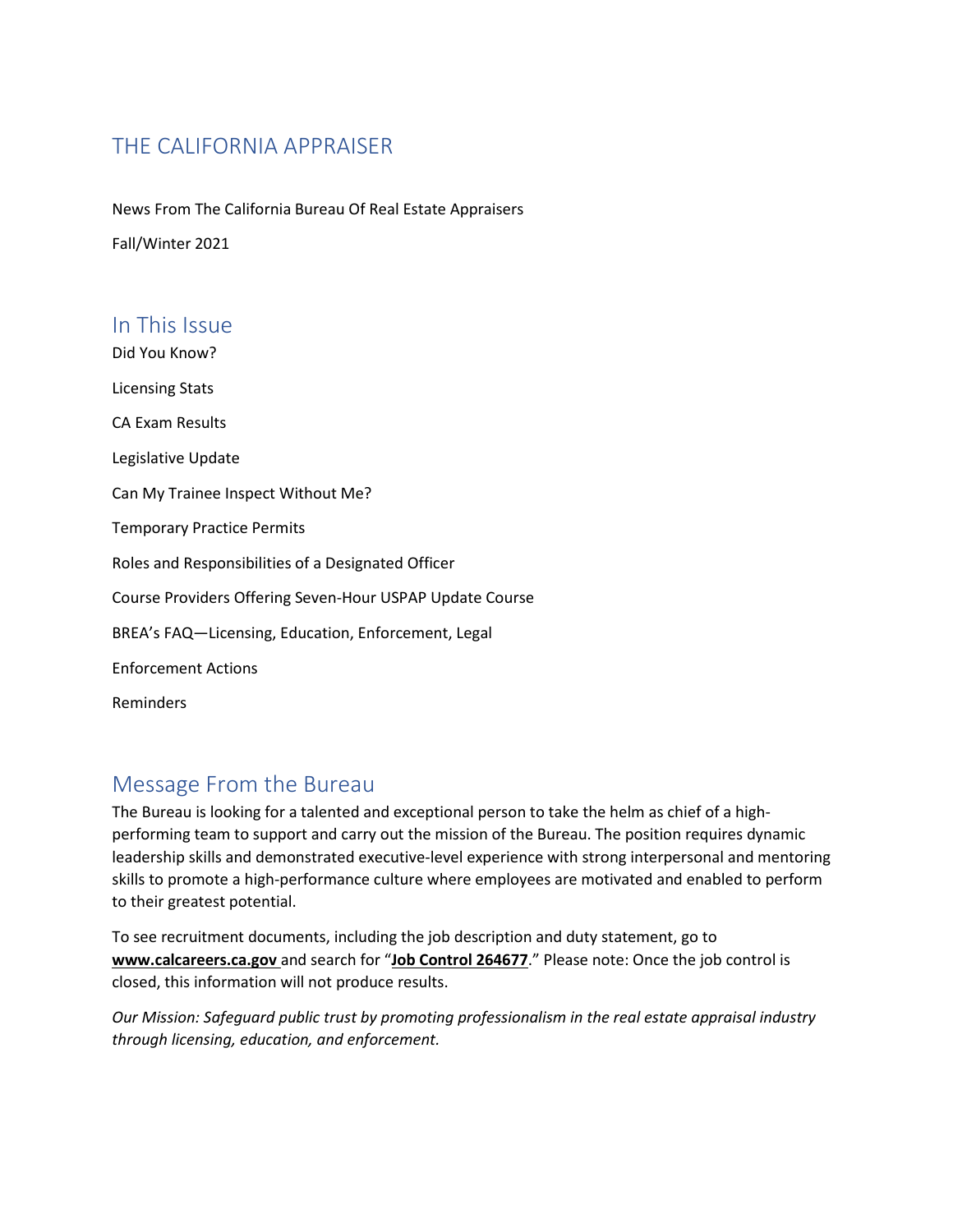## Did You Know?

#### **National Registry Fee For AMCS**

Appraisal management companies (AMCs) will be sent reminders to submit the AMC National Registry Fee form REA 5030. Designated officers (DO) are reminded that they are required to keep the AMC's mailing address up to date, and should, if provided, keep the DO's and AMC's email address(es) up to date as well to receive reminders. To update an AMC's contact information, use the AMC Change Notification and Miscellaneous Requests form REA 5011. Both forms can be found on the Bureau's website, **www.brea.ca.gov**: Click on the "Forms & Publications" tab, then the "**All Forms**" link.

### **Practical Applications Of Real Estate Appraisal (PAREA)**

PAREA will be another Appraiser Qualifications Board (AQB) approved pathway toward experience required for residential, certified residential, and certified general licenses. To learn more about this AQB program, please log on to The Appraisal Foundation's PAREA webpage at **www.appraisalfoundation.org**; under the "Resources" tab, click on "Aspiring Appraisers" then "PAREA."

If you would like to be notified when a program becomes available, please fill out this **survey** under the heading "Participants: Are You Interested in Attending a PAREA Program?" It is a simple, two-step survey to get signed up.

### Licensing Stats

The following chart shows the breakdown of the licensed appraiser population by license level type. As of December 1, 2021, there are 9,388 active appraisers. Seven percent are trainee level, 10% are residential level, 53% are certified residential level, and 30% are certified general level.

Active Licensees: 9,388

Trainee: 7%

Residential: 10%

Certified residential: 53%

Certified general: 30%

## CA Exam Results

The following table shows the California Appraisers Examination statistics from January 1, 2021 through June 30, 2021, as provided by PSI (formerly Applied Measurement Professionals Inc.). The numbers indicate the pass rate by candidate and exam type.

|                     | Certified general (63<br>took exam) | Certified residential<br>(109 took exam) | Residential license (89<br>took exam) |
|---------------------|-------------------------------------|------------------------------------------|---------------------------------------|
| First-Timers passed | 58%                                 | 44%                                      | 51%                                   |
| Repeaters passed    | 33%                                 | 30%                                      | 74%                                   |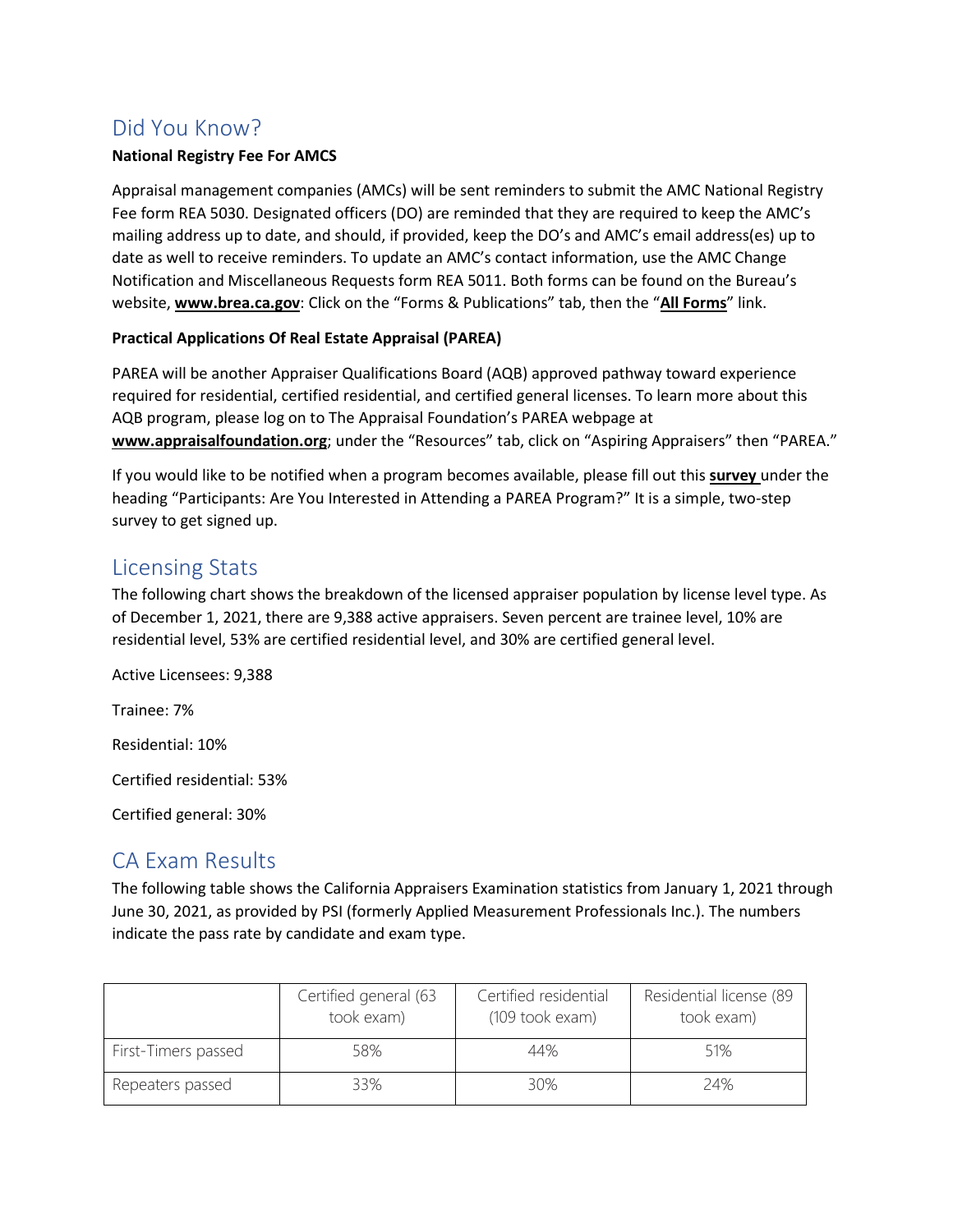| Total pass rate | $\sim$ $\sim$<br>46% | 38% | 38% |
|-----------------|----------------------|-----|-----|
|                 |                      |     |     |

### Legislative Update

On September 28, 2021, Assembly Bill 948—"Fair Appraisal Act"—was approved by the governor and filed with the secretary of state, and will become effective January 1, 2022. Existing law requires the protection of the public to be the highest priority for the Bureau in exercising its licensing, regulatory, and disciplinary functions.

Among other things, this bill requires the Bureau to place on an existing complaint form a check box asking if the complainant believes that the opinion of the value of the real estate is below market value. The bill requires the Bureau to collect specified demographic information (voluntarily provided) regarding sellers, those seeking to refinance, buyers, or an authorized representative in real estate transactions making a complaint. The bill requires the Bureau to compile the collected demographic information and report that information to the Legislature on or before July 1, 2024.

This bill prohibits a licensee from basing their appraisal of the market value of a property on the basis of race, color, religion, gender, gender expression, age, national origin, disability, marital status, source of income, sexual orientation, familial status, employment status, or military status of either the present or prospective owners or occupants of the subject property, or of the present owners or occupants of the properties in the vicinity of the subject property, or on any other basis prohibited by the federal Fair Housing Act.

This bill makes it unlawful for any person or other entity whose business includes performing appraisals of residential real property to discriminate against any person in making available those services, or in the performance of those services, because of race, color, religion, sex, gender, gender identity, gender expression, sexual orientation, familial status, source of income, disability, genetic information, veteran or military status, or national origin.

This bill requires, beginning January 1, 2023, an applicant to complete at least one hour of instruction in cultural competency, as defined. As part of the continuing education requirement in order to renew a license or restore a license to active status, the bill would require for each licensee renewing on or after January 1, 2023, at least two hours of elimination of bias training. Beginning January 1, 2023, a licensee would be required to complete at least one hour of instruction in cultural competency every four years.

To review the sections of the Business and Professions Code that are added or amended, go to **https://leginfo.legislature.ca.gov** and search for "AB 948."

### Can My Trainee Inspect Without Me?

When it comes to supervisors, trainees, and inspections, title 10 of the California Code of Regulations says:

*§3568(e) The supervising appraiser shall:*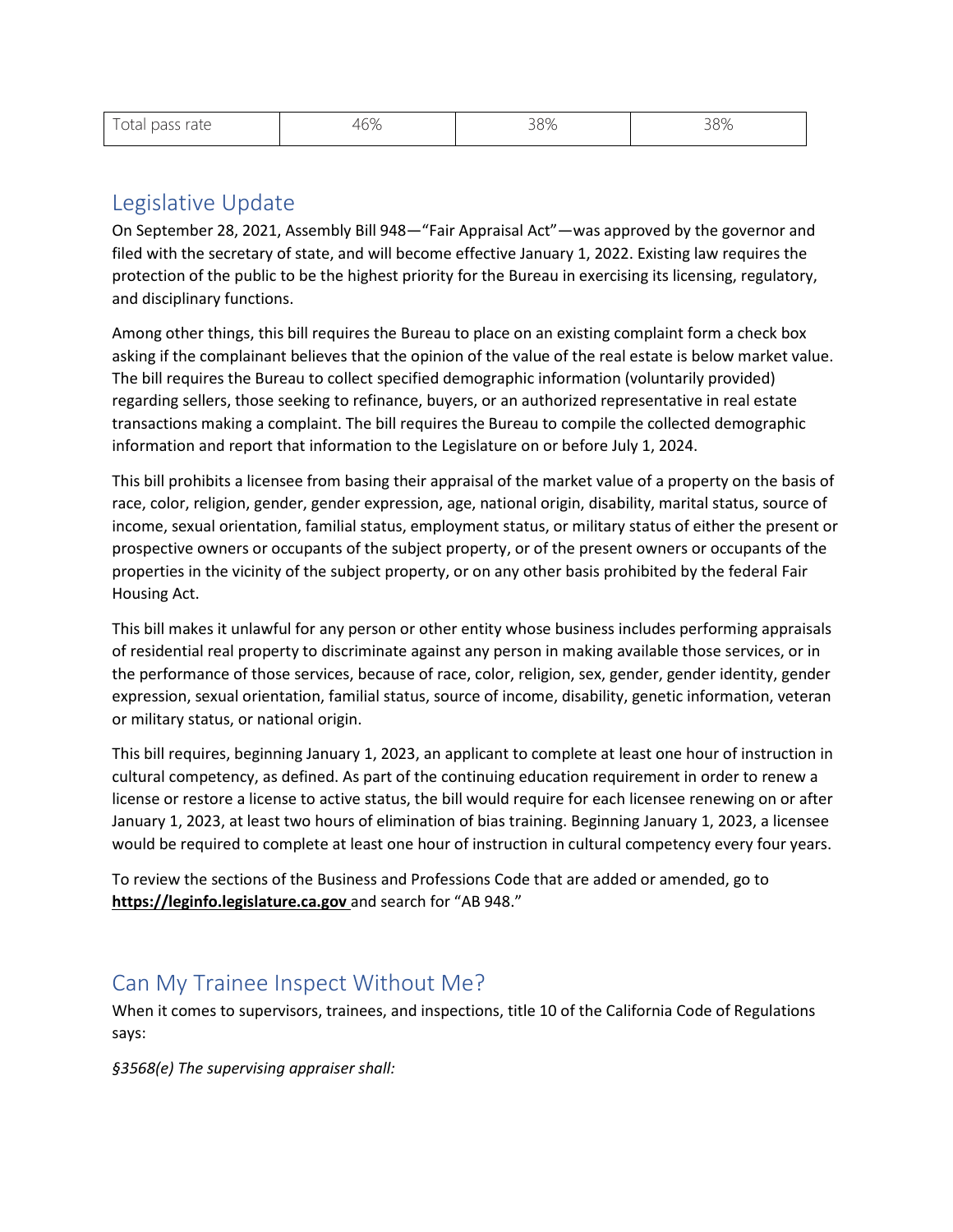1. *Personally inspect the property with the trainee until the trainee is competent to make unsupervised inspections in accordance with the Competency Rule of USPAP for the type of property being appraised.* 

So competent trainees can inspect on their own, right? The level of inspection and who must inspect is often spelled out in the engagement letter defining the scope of work. If it's not in the engagement letter, it may be in the pre-printed section of standard appraisal forms. All appraisers—not just supervisors— should read and understand the language in pre-printed forms. The individual who signs as "APPRAISER" on the left side of page 6 of a URAR (Fannie Mae form 1004 March 2005) certifies the following:

### 1. *"I performed a complete visual inspection of the interior and exterior areas of the subject property…"*

The appraiser who signs on the left side on a URAR must perform a complete visual inspection of the interior and exterior areas of the subject property or they are not in compliance with their certification. The URAR does allow the supervisor to sign the report without having performed an inspection but only on the right side of page 6, only if the "did not inspect" box is checked, and only if the client is agreeable.

So, even though a Bureau regulation permits competent trainees to make unsupervised inspections of the subject property, the agreed-upon scope of work and/or pre-printed certifications may not. The supervisor must be aware of and follow the assignment's agreed-upon scope of work and report certifications before allowing their trainee to inspect without them. When in doubt, read your report certifications and discuss with your client.

# Temporary Practice Permits

Appraisers who hold an active license in good standing in another state or territory may apply for a temporary practice permit (TPP) to perform a real property appraisal assignment in California. The TPP application approval process is expedited, but only with a properly completed and accurate request. The Bureau receives approximately 350 TPP requests annually.

The TPP is limited to a single assignment. USPAP defines "assignment" as a valuation service that is provided by an appraiser as a consequence of an agreement with a client. The engagement letter is the agreement with a client. An appraisal assignment with one client involving more than one property meets this definition. Also, the TPP is issued for the appraiser assigned/named on the engagement letter to perform the assignment.

Engagement letters are developed by a variety of parties involved in the transaction. When the appraiser or appraiser's company drafts the letter, the appraiser or their firm can draft the engagement letter in a manner to ensure it is complete and accurate. When the client drafts the letter, the appraiser must make sure the letter is complete with all required information to ensure expedient TPP processing.

TPP applications with deficiencies will delay processing the request for the permit. The Bureau will send the requesting appraiser a deficiency notice requesting correction of the TPP application. The most common deficiencies are: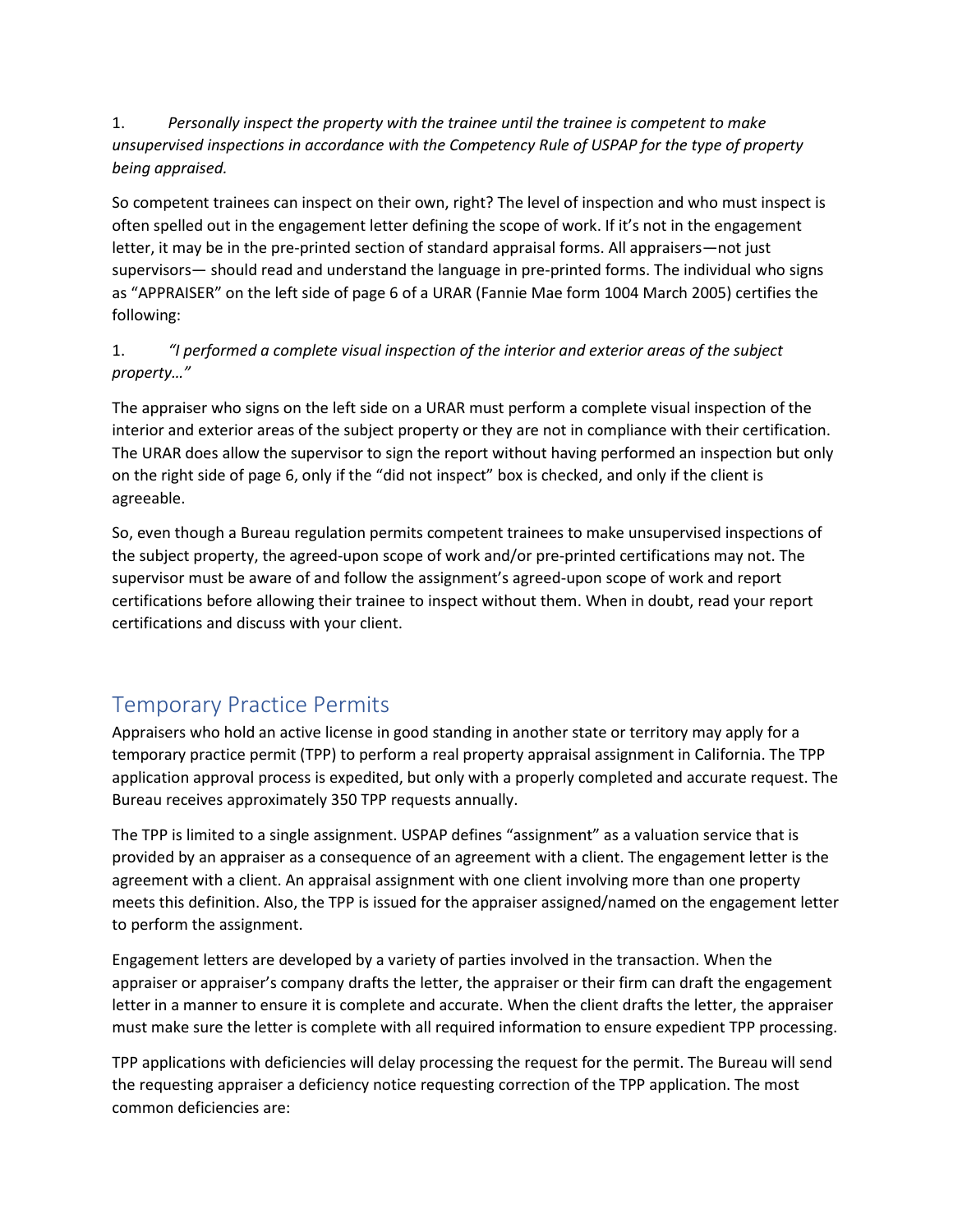- Engagement letter assignment is to an appraiser different than the one identified on the TPP request.
- Engagement letter does not identify an appraiser.
- TPP application includes engagement letters from multiple clients.

The applicant must provide an engagement letter that includes the following to ensure expedient processing of the TPP request:

- Name of the appraiser applicant. The TPP applicant must have a license from a state or territory recognized by the Appraisal Subcommittee, and that license must be in good standing with the issuing state or territory.
- Address, assessor's parcel number, or legal description of property(ies) to be appraised.

See the Bureau of Real Estate Appraisers Licensing Handbook for general guidelines on TPPs at **www.brea.ca.gov** under "Licensing & Registration." TPP requirements can be found in the California Code of Regulations title 10, chapter 6.5, § 3525 on the Bureau's website under "Laws & Enforcement" then "California Laws & Regulations."

## Roles and Responsibilities of a Designated Officer

One of the most important roles in an appraisal management company (AMC) is the role of designated officer (DO). The DO is the controlling person authorized by the governing structure of the appraisal management company to act on behalf of the company for purposes of application for, and compliance with, a certificate of registration to operate as an appraisal management company pursuant to California law. The DO shall be responsible for the supervision and control of activities conducted on behalf of the appraisal management company by its officers and employees as necessary to secure full compliance with the Real Estate Appraisers' Licensing and Certification Law and these regulations as related to AMCs. *(See title 10, California Code of Regulations (CCR) section 3500 (b)(11)*.)

A common misconception is that the DO **must** be an appraiser. The DO does not have to be an appraiser; in fact, none of the controlling persons has to be an appraiser. While the knowledge base of an appraiser might be helpful for the business aspect of the AMC, a controlling person is one or more of the following *(See title 10, CCR section 3500 (b)(9*)):

- An officer of the AMC.
- A director of the AMC.
- An individual who owns 10% or greater ownership interest in the AMC.
- An individual who can enter into contractual relationships with clients for the performance of appraisal services and has authority to enter into agreements with independent appraisers for the completion of appraisals.
- An individual who possesses the power to direct or cause the direction of the management or policies of the AMC.

The designated officer **must** be the controlling person authorized to provide original signatures on all AMC forms including the AMC Change Notification and Miscellaneous Requests form REA 5011 to update the AMC's address or to order a letter of license history. **The DO's signature confirms the DO has read through and has verified all of the information being provided on the submitted forms.**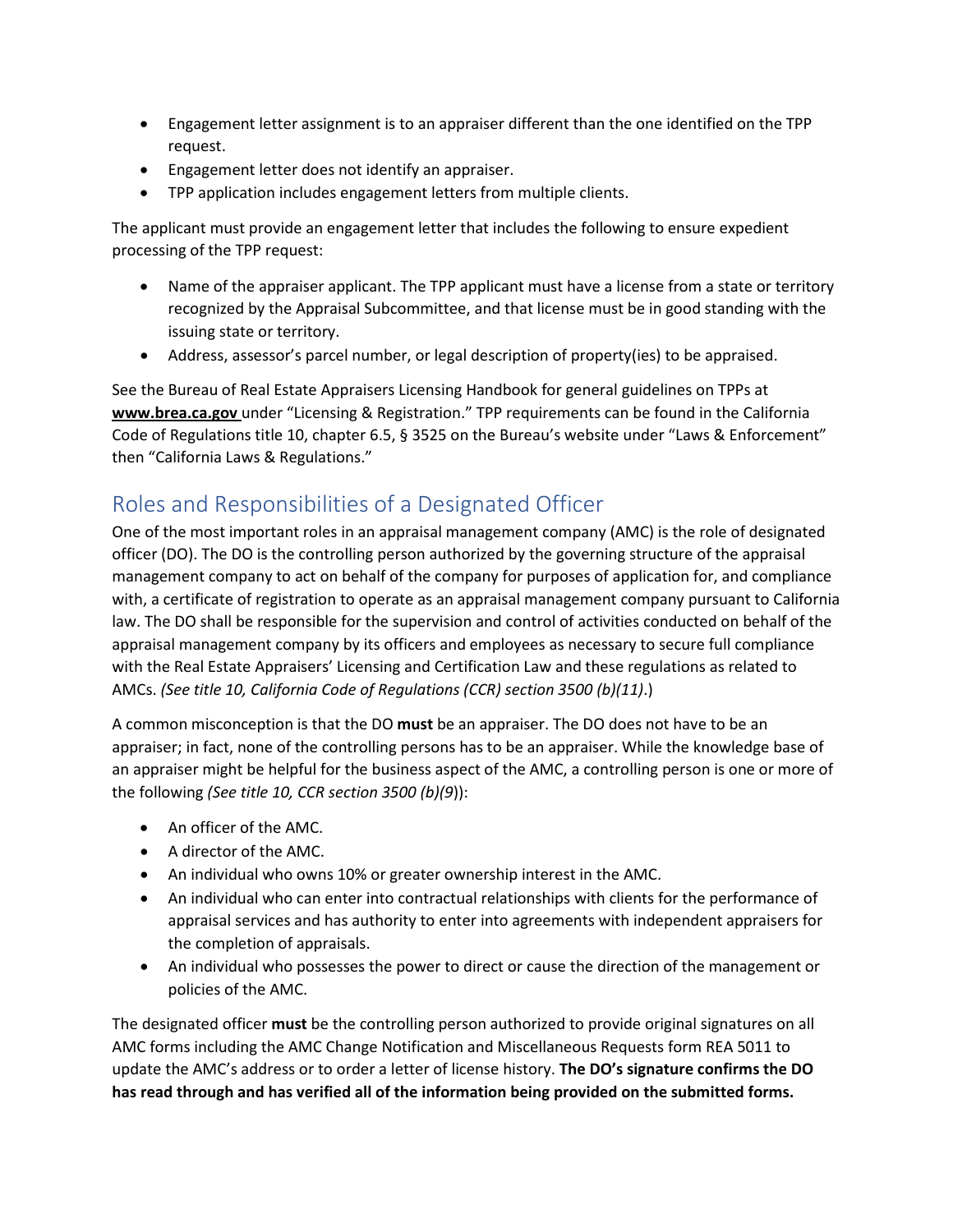Inaccurate and/ or incomplete documentation can delay the processing of an application. For efficient and expedient exchanges between the AMC and the Bureau, please review documents for accuracy and completeness before submitting.

Being the designated officer of an AMC comes with significant responsibility. Understanding the requirements of the position will ensure the AMC stays in compliance and is able to continue to do business in California.

# Course Providers Offering Seven-Hour USPAP Update Course

This list is current as of November 2021.

| Licensee                                                         | License number | <b>City of Business</b>                               |
|------------------------------------------------------------------|----------------|-------------------------------------------------------|
| <b>Affiliated Appraisers Workshop</b>                            | (866) 944-8583 | www.focalpointraining.com                             |
| <b>American Society of Farm Managers</b><br>and Rural Appraisers | (303) 758-3513 | www.asfmra.org/home                                   |
| Appraisal Institute                                              | (312) 335-4100 | www.appraisalinstitute.org                            |
| Appraiser eLearning                                              | (615) 965-5705 | https://appraiserelearning.com                        |
| <b>Calypso Continuing Education</b>                              | (802) 728-4015 | www.calypsoedu.com                                    |
| Champions School of Real Estate,<br><b>LTD</b>                   | (800) 284-1525 | www.championsschool.com                               |
| Columbia Institute                                               | (800) 766-1936 | https://columbiainstitute.net                         |
| <b>Dynasty School</b>                                            | (800) 888-8827 | www.dynastyschool.com                                 |
| <b>Hondros College</b>                                           | (614) 508-7224 | www.hondros.com                                       |
| Ken Hunsinger                                                    | (916) 482-1110 | www.appraisalclass.com/currentcla<br>ssesoffered.html |
| Mbition, LLC                                                     | (800) 532-7649 | www.mbitiontolearn.com/real-<br>estate                |
| McKissock, LLC                                                   | (800) 382-8002 | www.mckissock.com                                     |
| Real Estate Appraisers Association                               | (916) 988-9442 | www.reaa.org                                          |
| Real Estate Trainers, Inc.                                       | (714) 972-2211 | www.retrainersca.com                                  |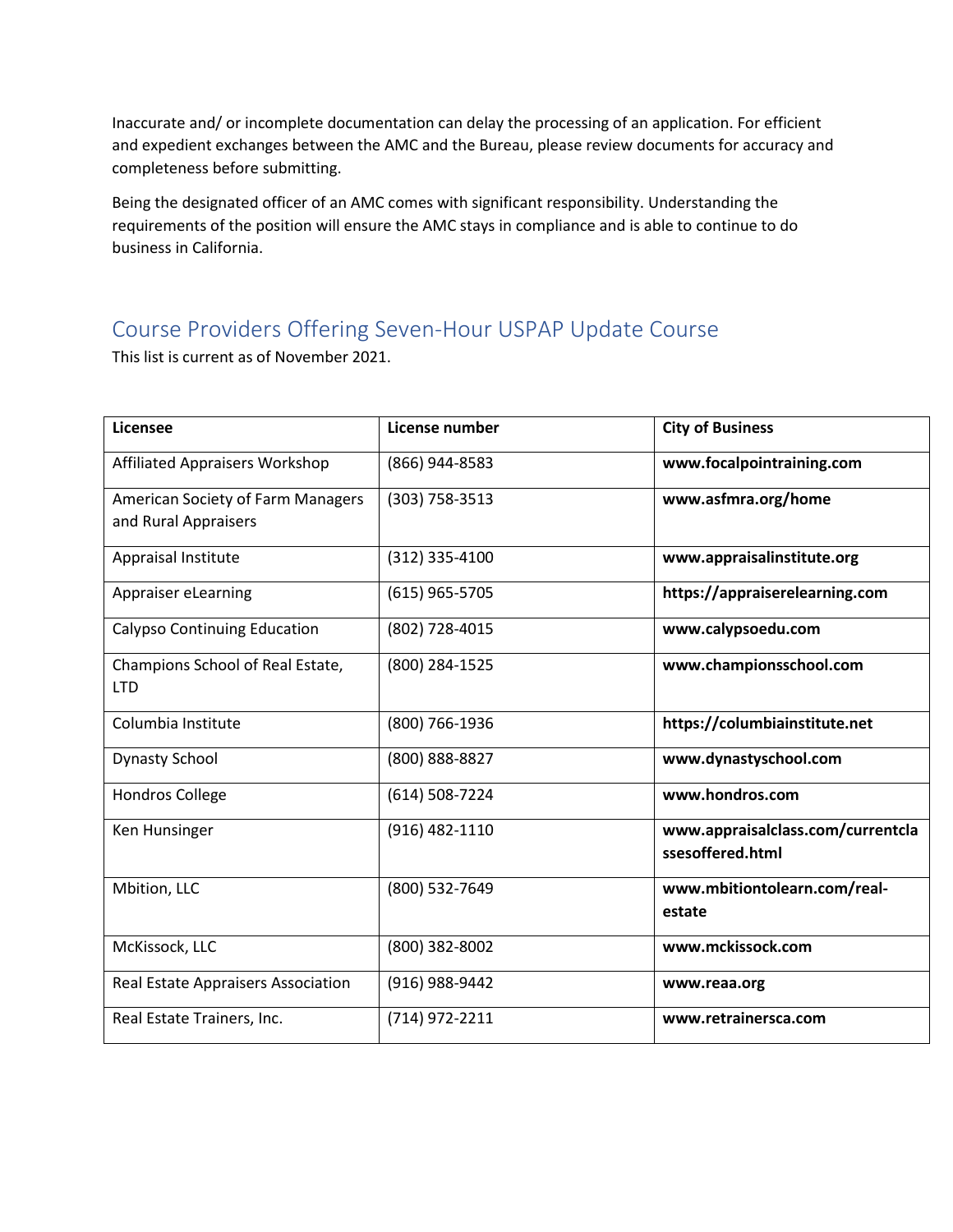## BREA's FAQs—Licensing, Education, Enforcement, Legal

### **How do I document my appraisal experience?**

Documentation must be on the official Log of Appraisal Experience form REA 3004. The form has detailed instructions on how to fill out the form and properly document your experience. Remember that a separate signed certification page must be completed for **each** supervisor.

### **How can I verify if a course provider is approved with the Bureau?**

On the Bureau's website under "Online Services," there is a "Course Provider" search. This search feature provides information on all approved course providers. To see a complete list, leave all of the search fields blank and click "Search." Find the "**Course Provider Search**" on the Bureau's website under "Online Services."

## Enforcement Actions

Enforcement actions are based on the totality of the circumstances and the merits of each matter on a case-by-case basis, including the nature and severity of the offenses involved, prior enforcement and disciplinary actions (if any), and circumstances that support findings relevant to the offender's rehabilitation. Violation descriptions may be partial and summarized due to space limitations. For these reasons, cases may appear similar on the face yet warrant different outcomes.

For a description of the criteria followed by the Bureau in enforcement matters, refer to title 10, article 12 (commencing with section 3721) of the California Code of Regulations. Additional information on the individual actions is also available on the Bureau's website: **[www.brea.ca.gov](http://www.brea.ca.gov/)**.

| <b>DISCIPLINARY ACTIONS</b> |             |                         |                        |                                                      |
|-----------------------------|-------------|-------------------------|------------------------|------------------------------------------------------|
| Licensee                    | License No. | <b>City of Business</b> | <b>Order Effective</b> | <b>Discipline</b>                                    |
| Derrick Washington          | 035599      | Rancho Cucamonga        | 5/16/2021              | Additional<br>education, monetary<br>fine, probation |
| <b>Julie Huang</b>          | 3003048     | La Cañada Flintridge    | 06/8/2021              | Monetary fine,<br>probation                          |
| Christopher N. Baker        | 039361      | Sacramento              | 8/2/2021               | Revocation                                           |
| Nana Smith                  | 3006723     | San Francisco           | 9/27/2021              | Additional<br>education, monetary<br>fine, probation |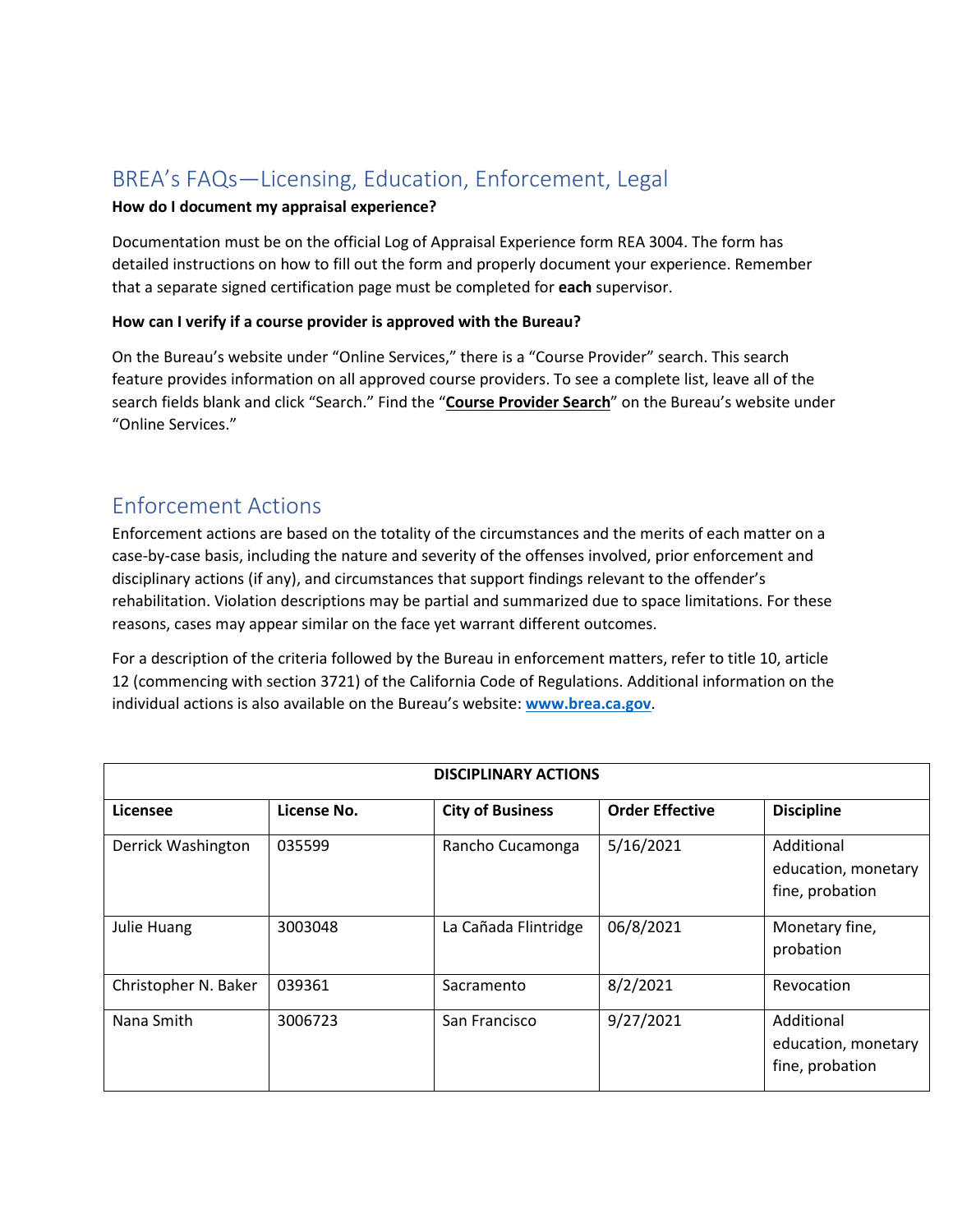| <b>Trevor Young</b> | 044919 | Perris | 10/25/2021 | Additional          |
|---------------------|--------|--------|------------|---------------------|
|                     |        |        |            | education, monetary |
|                     |        |        |            | fine, probation     |

| <b>CITATIONS</b>                      |                                                                                                                                                                        |                                                                                                                                                                                                                                                                                                                                                                                                                                     |  |
|---------------------------------------|------------------------------------------------------------------------------------------------------------------------------------------------------------------------|-------------------------------------------------------------------------------------------------------------------------------------------------------------------------------------------------------------------------------------------------------------------------------------------------------------------------------------------------------------------------------------------------------------------------------------|--|
| <b>License Level</b>                  | <b>Fines and/or Conditions</b>                                                                                                                                         | Violation(s)                                                                                                                                                                                                                                                                                                                                                                                                                        |  |
| <b>Certified Residential Licensee</b> | \$1,500 fine, 15 hours Residential<br>Appraiser Site Valuation and Cost<br>Approach, and four hours Appraiser<br>Self-Protection: Documentation and<br>Record Keeping. | Violation of USPAP Standards 1 and<br>2, Confidentiality section of the<br>Ethics Rule, and Record Keeping<br>Rule: inconsistently reported the<br>GLA of the subject, analyzed the<br>incorrect GLA for the subject, failed<br>to report the ADU of a comparable,<br>disclosed confidential information to<br>persons not authorized by the client,<br>and failed to maintain a copy of all<br>reports communicated to the client. |  |
| <b>Certified Residential Licensee</b> | \$1,500 fine, 15 hours Advanced<br><b>Residential Applications and Case</b><br>Studies, and four hours Residential<br>Report Writing vs. Form Filling.                 | Violations of USPAP Standards 1 and<br>2, and Conduct section of the Ethics<br>Rule; failed to support or adequately<br>analyze the use of attached<br>comparables to a detached subject<br>when detached comparables were<br>available, and falsely reported four<br>of the comparables had golf course<br>frontage/views like the subject.                                                                                        |  |
| <b>Certified Residential Licensee</b> | \$1,500 fine and four hours Scope of<br>Work: Appraisals and Inspections.                                                                                              | Violations of USPAP Standards 1 and<br>2, and Conduct section of the Ethics<br>Rule: falsely reported that a<br>manufactured home was real<br>property, and falsely certified as to a<br>complete visual inspection of the<br>interior and exterior areas of the<br>subject.                                                                                                                                                        |  |
| <b>Residential Licensee</b>           | \$1,000 fine, 15 hours Residential<br>Market Analysis and Highest and<br>Best Use, 30 hours Residential Sales<br>Comparison and Income                                 | Violations of USPAP Standards 1 and<br>2, Conduct section of the Ethics Rule,<br>Scope of Work Rule, and<br>Competency Rule: failed to correctly                                                                                                                                                                                                                                                                                    |  |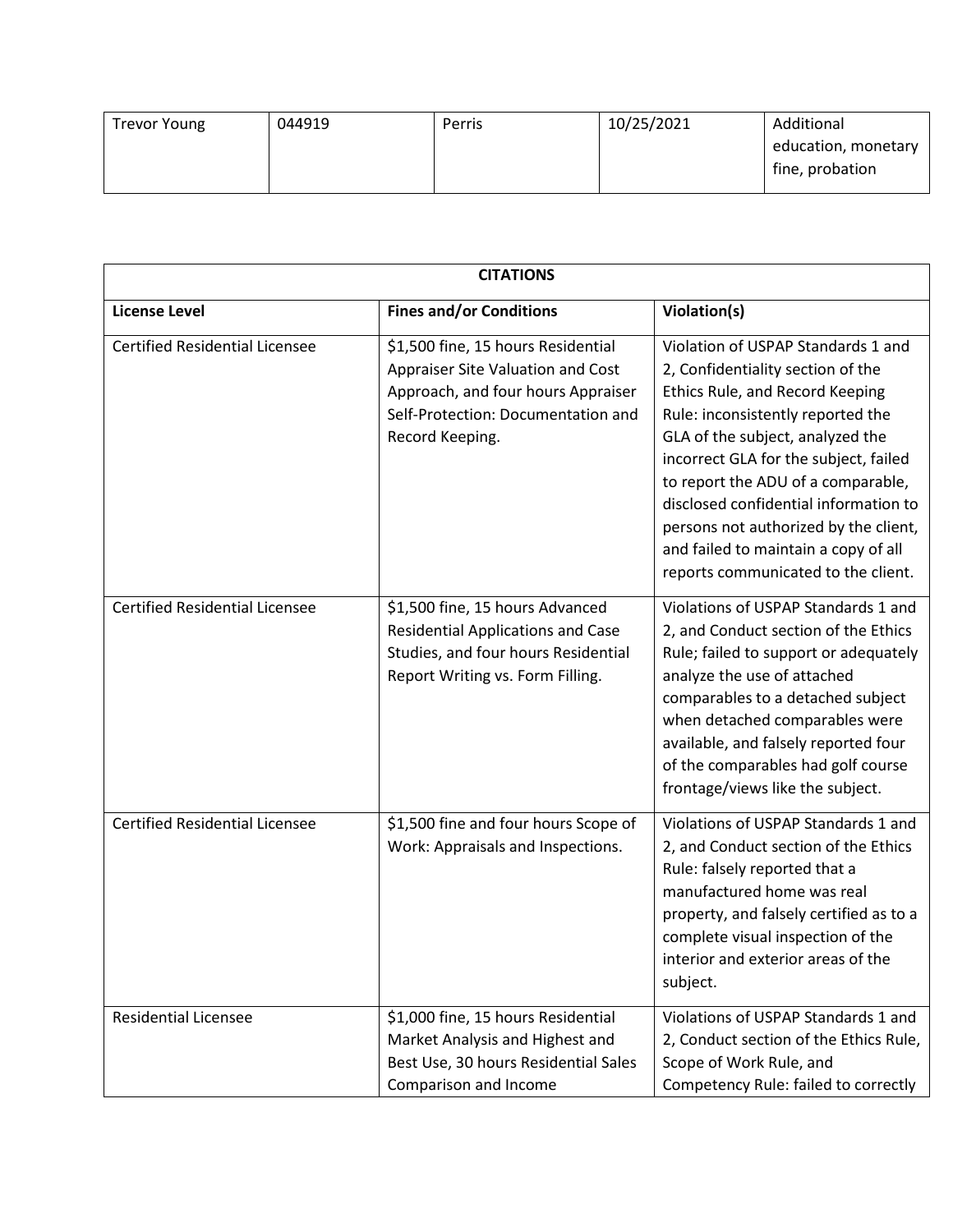|                                       | Approaches, and four hours Scope of<br>Work: Appraisals and Inspections.                                                                                           | describe the subject property in<br>terms of number of units and<br>building size, misreported the<br>subject zoning, failed to support the<br>highest and best use, failed to<br>adequately complete the Sales<br>Comparison Approach, failed to<br>adequately analyze the market rent<br>for the subject, failed to complete<br>the Income Approach, and used<br>third-party photographs that were<br>altered to remove logo/trademarks<br>when originals were required per<br>engagement.                                                                                                                      |
|---------------------------------------|--------------------------------------------------------------------------------------------------------------------------------------------------------------------|-------------------------------------------------------------------------------------------------------------------------------------------------------------------------------------------------------------------------------------------------------------------------------------------------------------------------------------------------------------------------------------------------------------------------------------------------------------------------------------------------------------------------------------------------------------------------------------------------------------------|
| <b>Certified Residential Licensee</b> | \$2,500 fine, 15 hours Residential<br>Appraiser Site Valuation and Cost<br>Approach, and 15 hours Advanced<br><b>Residential Applications and Case</b><br>Studies. | Violations of USPAP Standards 1 and<br>2, and Conduct section of the Ethics<br>Rule: failed to report/analyze<br>significant improvements of the<br>subject, failed to develop and report<br>a credible Sales Comparison<br>Approach, failed to report and<br>analyze two prior sales of the<br>subject, and performed appraisal<br>services in a grossly negligent<br>manner.                                                                                                                                                                                                                                    |
| <b>Certified Residential Licensee</b> | \$2,000 fine, 15 hours Residential<br>Appraiser Site Valuation and Cost<br>Approach, and four hours Scope of<br>Work: Appraisals and Inspections.                  | Violations of USPAP Standards 1 and<br>2, Conduct section of the Ethics Rule,<br>and Scope of Work Rule: failed to<br>report or analyze relevant subject<br>characteristics including zoning,<br>failed to prepare a credible opinion<br>of site value, falsely certified as to a<br>complete visual inspection of the<br>interior and exterior areas of the<br>subject, failed to disclose significant<br>real property appraisal assistance<br>provided by a third-party, and used<br>third-party photographs that were<br>altered to remove logo/trademarks<br>when originals were required per<br>engagement. |